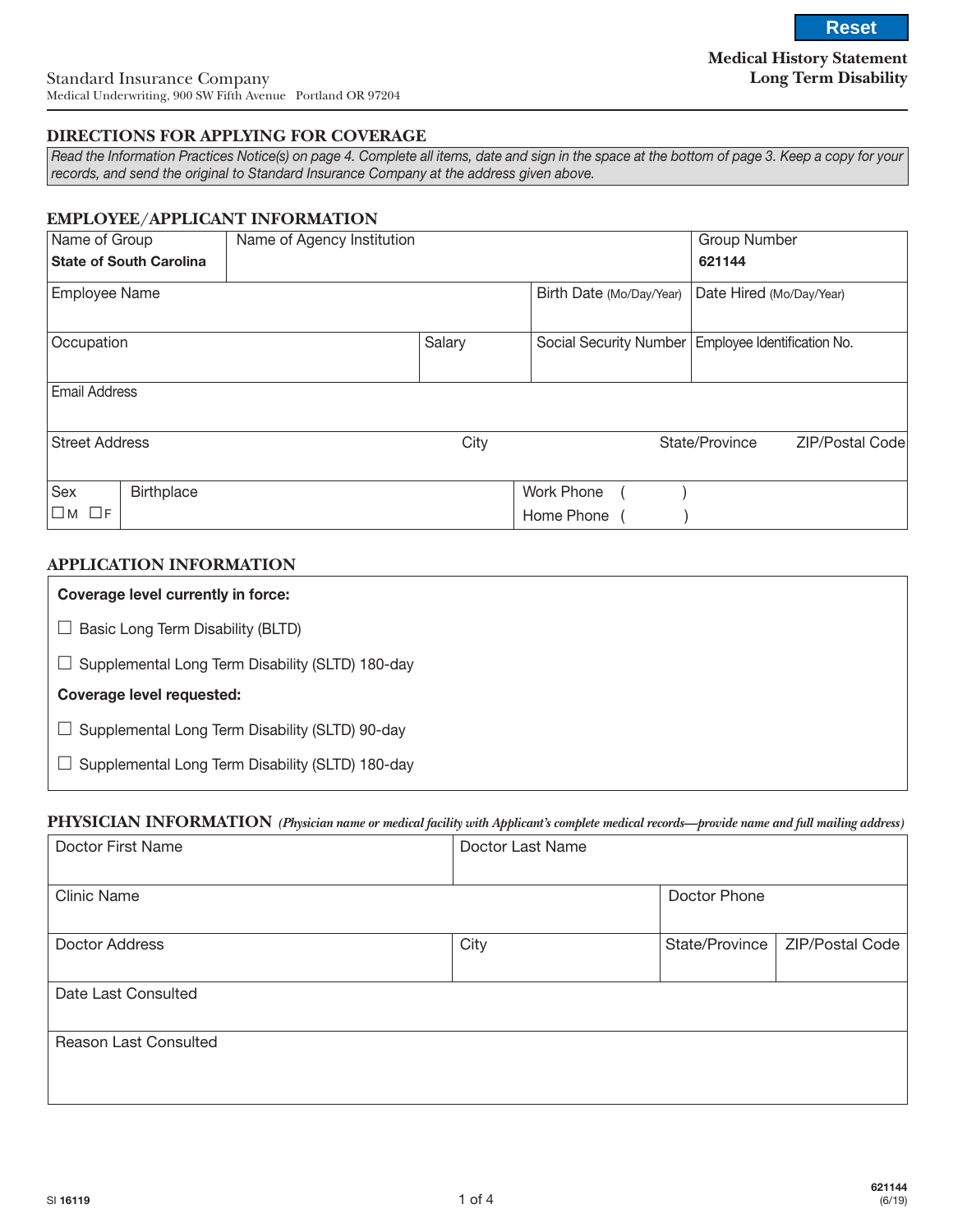| Applicant Name |  |
|----------------|--|
|----------------|--|

# **MEDICAL HISTORY STATEMENT QUESTIONS**

| Check yes or no for each of these questions, and give details for any "yes" answers. Attach a separate sheet if necessary.                        |  |
|---------------------------------------------------------------------------------------------------------------------------------------------------|--|
| 1. Have you been absent from work for a period of 5 or more consecutive days during the last 2 years due to any sickness,<br>$\Box$ Yes $\Box$ No |  |
| 2. Has a medical professional ever treated you for, diagnosed you as having, or prescribed medication for you for any of the following:           |  |
| B. Multiple sclerosis, epilepsy, stroke, paralysis, numbness, visual disturbance, deafness, or another neurological                               |  |
| or muscle disorder?                                                                                                                               |  |
| C. Cancer (malignancy or growth), leukemia, lymphoma, chronic anemia, or blood clotting                                                           |  |
|                                                                                                                                                   |  |
| D. Cardiovascular disease, heart ailment, arteriosclerosis, chest pain, high blood pressure, heart murmur, valve,                                 |  |
|                                                                                                                                                   |  |
|                                                                                                                                                   |  |
| F. Lupus, scleroderma, vasculitis, connective tissue disease, or other immune system disorder not related to                                      |  |
|                                                                                                                                                   |  |
| G. Osteoarthritis, rheumatoid arthritis, osteoporosis, pain in the joints, amputations, or other disease or disorder                              |  |
|                                                                                                                                                   |  |
| Drug, alcohol or nicotine use or abuse, or have you used drugs, alcohol or nicotine in a manner that resulted in                                  |  |
|                                                                                                                                                   |  |
| J. Psychiatric or mental condition, depression, adjustment disorder, affective disorder, or obsessive-compulsive disorder? $\Box$ Yes $\Box$ No   |  |
| 3. Has a medical professional ever diagnosed you as having or prescribed medication to you for Acquired Immune                                    |  |
|                                                                                                                                                   |  |
| 4. During the past five years have you been in a hospital or other institution for observation, rest, diagnosis, or                               |  |
|                                                                                                                                                   |  |
| 5. Do you plan any operation or visit to a doctor or practitioner for an existing physical or mental condition, illness,                          |  |
|                                                                                                                                                   |  |
| 6. Do you currently have any disorder, condition or disease, or are you currently taking medication prescribed by a                               |  |
| medical or other practitioner for any disorder, condition (including pregnancy) or disease other than cold or                                     |  |
|                                                                                                                                                   |  |
|                                                                                                                                                   |  |
| <b>Height</b><br>Weight                                                                                                                           |  |

# **DETAILS OF ANY "YES" ANSWERS ABOVE**

| Include diagnosis, start and end dates, duration, type and frequency of treatment, hospitalization,<br>physician visits, cause, location of disorder, residuals, acute or chronic status, work loss, and operations. |                       |            |                               |                                      |  |  |
|----------------------------------------------------------------------------------------------------------------------------------------------------------------------------------------------------------------------|-----------------------|------------|-------------------------------|--------------------------------------|--|--|
| Question #                                                                                                                                                                                                           | Diagnosis/Description | Month/Year | <b>Details/Current Status</b> | Physicians Consulted, City and State |  |  |
|                                                                                                                                                                                                                      |                       |            |                               |                                      |  |  |
|                                                                                                                                                                                                                      |                       |            |                               |                                      |  |  |
|                                                                                                                                                                                                                      |                       |            |                               |                                      |  |  |
|                                                                                                                                                                                                                      |                       |            |                               |                                      |  |  |
|                                                                                                                                                                                                                      |                       |            |                               |                                      |  |  |
|                                                                                                                                                                                                                      |                       |            |                               |                                      |  |  |
|                                                                                                                                                                                                                      |                       |            |                               |                                      |  |  |
|                                                                                                                                                                                                                      |                       |            |                               |                                      |  |  |
|                                                                                                                                                                                                                      |                       |            |                               |                                      |  |  |
|                                                                                                                                                                                                                      |                       |            |                               |                                      |  |  |
|                                                                                                                                                                                                                      |                       |            |                               |                                      |  |  |
|                                                                                                                                                                                                                      |                       |            |                               |                                      |  |  |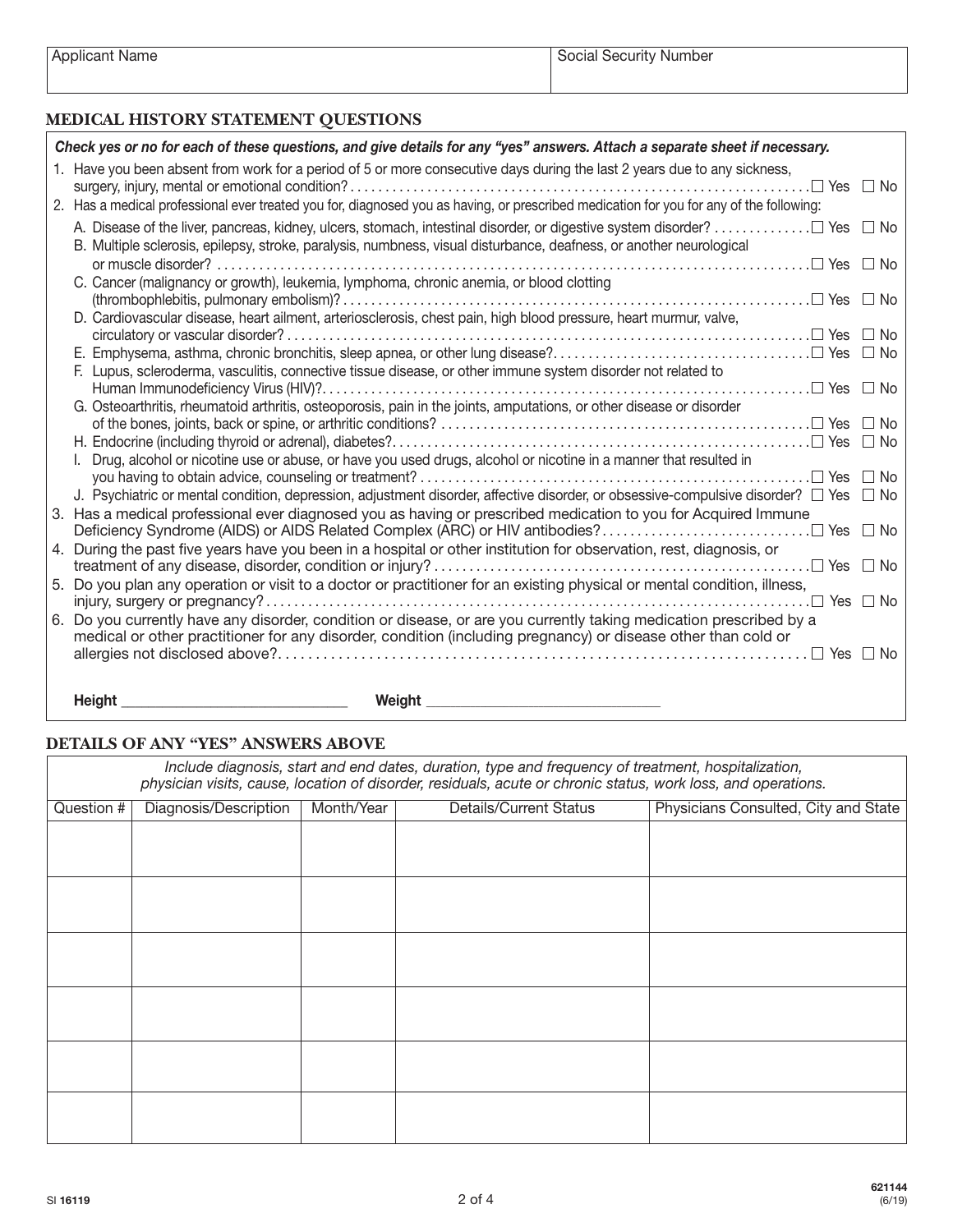# **ACKNOWLEDGMENT AND AUTHORIZATION FOR RELEASE OF INFORMATION** *(Please read carefully.)*

- I represent that the statements contained herein, including those made in response to the Medical History Statement questions and any supplemental information, are true and complete to the best of my knowledge and belief, and I understand that they form the basis of any coverage under the Group Policy(ies). I understand that any misstatements or failure to report information which is material to the issuance of coverage may be used as a basis for rescission of my insurance and/or denial of payment of a claim. I agree to notify Standard Insurance Company (The Standard) of any change in my medical condition while my enrollment application is pending. I agree that if my application is approved by The Standard, the effective date of any coverage will be determined in accordance with the terms of the Group Policy(ies), including any applicable Active Work requirement. I agree that if my application is declined, The Standard's liability is limited to the return of any premium which may have been paid.
- To any health plan, physician, health care provider, hospital, clinic, laboratory, pharmacy, pharmacy benefit manager, medical facility, insurance or reinsurance company, and the MIB, Inc. (MIB), I instruct you to disclose my entire medical record and any other protected health information concerning me to The Standard or its reinsurers. This includes information on any disorder of the immune system, including Acquired Immune Deficiency Syndrome (AIDS) or other related syndromes or complexes, and any communicable or sexually transmitted disease or disorder. This also includes information on the diagnosis and treatment of mental illness and the use of alcohol, drugs, and tobacco, but excludes psychotherapy notes.
- By my signature below, I acknowledge that any agreements I have made to restrict my protected health information do not apply to this authorization and I instruct any of the above to release and disclose my entire medical records without restriction.
- I understand that The Standard will use information to determine my eligibility for group insurance coverage. I understand The Standard may release information it has about me to its reinsurers and to any person performing business or legal services for The Standard in connection with my application. I authorize The Standard to release information it has about me to MIB for the purpose of reporting to the MIB information exchange and for MIB to audit The Standard's reporting. I understand The Standard may release information it has about me to other insurance companies to which I have applied for insurance coverage or benefits.
- I understand that information disclosed to The Standard pursuant to authorization may be subject to redisclosure with my authorization or as otherwise permitted by law. Life and disability insurance coverages are not subject to the Privacy Rule under the Health Insurance Portability and Accountability Act (HIPAA), and therefore release of information to The Standard is not protected under the Act.
- I understand that I am entitled to receive a copy of this authorization. This authorization will remain valid six months from the date of the signature below. A photocopy or facsimile of this authorization shall be as valid as the original.
- I understand that I have the right to refuse to sign this authorization. I further understand that I have a right to revoke this authorization at any time by sending a written statement to The Standard, except to the extent it has been relied upon to disclose requested records. I understand that the revocation of the authorization, or the failure to sign the authorization, may impair The Standard's ability to evaluate or process my application and may be a basis for denying my application for insurance coverage.
- I understand that if my application is approved, premiums shall be paid in accordance with the provisions of the Group Policy(ies), and my coverage will be subject to all terms and conditions of the Group Policy(ies) and state limitations.
- For Member/Employee: If I currently have a Life and/or Trust Life beneficiary designation on file with my plan administrator, I understand the designation(s) on file will also apply to any approved amounts. If I have no beneficiary designation(s) on file or I wish to change the name of the current beneficiary(ies), I will contact my plan administrator.
- I understand that insurance on a Spouse or other Dependent, if any, is payable to the Member/Employee, if living, or as provided under the terms of the Group Policy(ies).
- I acknowledge that I have read and received the Information Practices Notice and Fraud Notice (if applicable), and I have made a copy of this Medical History Statement.

## Signature of Applicant **Date**

*Note: Declinations do not affect either Guarantee Issue Amounts not subject to Evidence Of Insurability or other coverages already in force with Standard Insurance Company.*